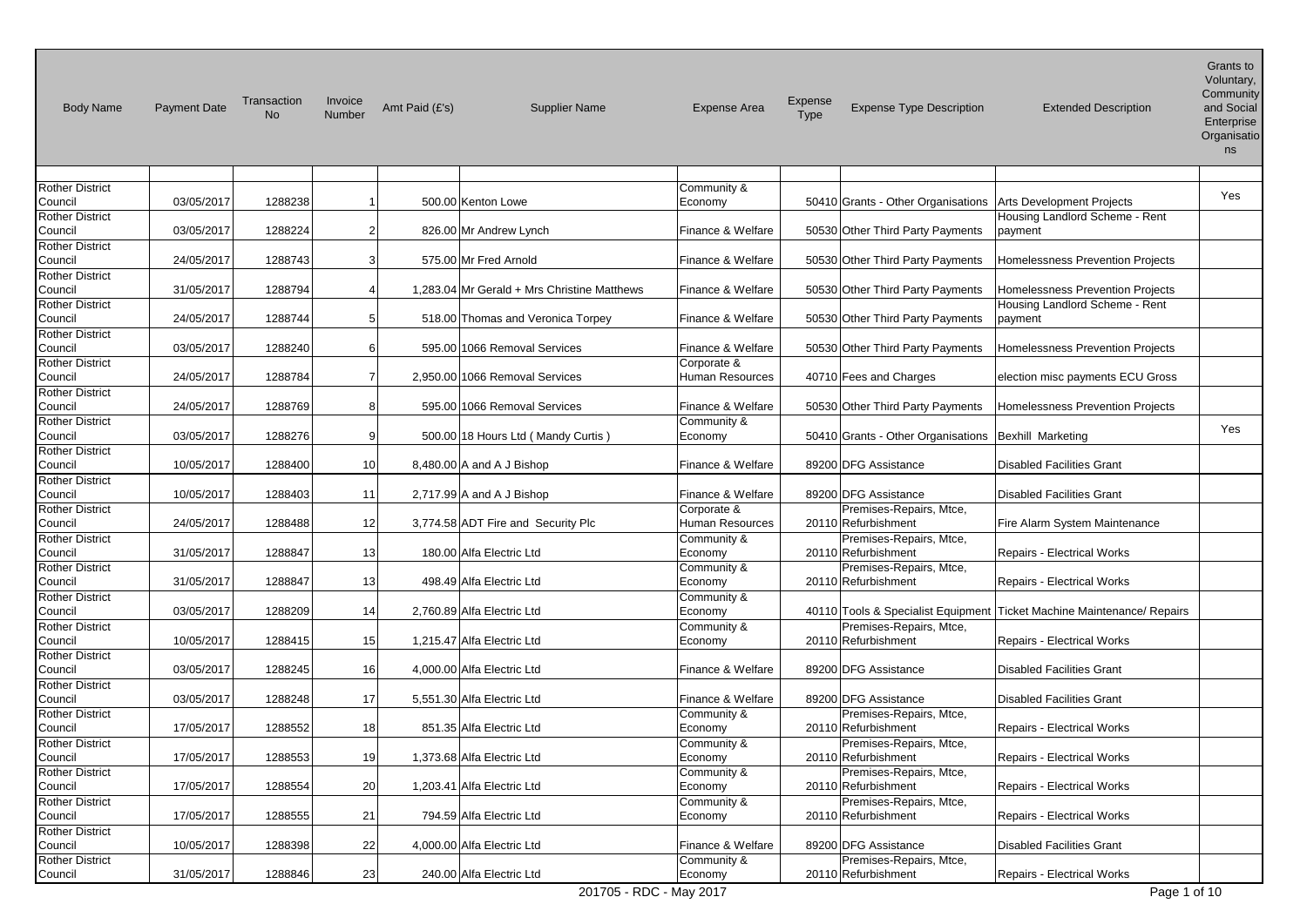| <b>Body Name</b>                  | <b>Payment Date</b> | Transaction<br><b>No</b> | Invoice<br>Number | Amt Paid (£'s) | <b>Supplier Name</b>                   | <b>Expense Area</b>        | Expense<br>Type | <b>Expense Type Description</b>                       | <b>Extended Description</b>             | שו בוווסוט<br>Voluntary,<br>Community<br>and Social<br>Enterprise<br>Organisatio<br>ns |
|-----------------------------------|---------------------|--------------------------|-------------------|----------------|----------------------------------------|----------------------------|-----------------|-------------------------------------------------------|-----------------------------------------|----------------------------------------------------------------------------------------|
| <b>Rother District</b>            |                     |                          |                   |                |                                        | Community &                |                 | Premises-Repairs, Mtce,                               |                                         |                                                                                        |
| Council                           | 31/05/2017          | 1288846                  | 23                |                | 360.00 Alfa Electric Ltd               | Economy                    |                 | 20110 Refurbishment                                   | Repairs - Electrical Works              |                                                                                        |
| <b>Rother District</b>            |                     |                          |                   |                |                                        | Community &                |                 | Premises-Repairs, Mtce,                               |                                         |                                                                                        |
| Council                           | 31/05/2017          | 1288846                  | 23                |                | 360.00 Alfa Electric Ltd               | Economy                    |                 | 20110 Refurbishment                                   | Repairs - Electrical Works              |                                                                                        |
| <b>Rother District</b>            |                     |                          |                   |                |                                        | ICT & Customer             |                 | Premises-Repairs, Mtce,                               |                                         |                                                                                        |
| Council                           | 31/05/2017          | 1288846                  | 23                |                | 240.00 Alfa Electric Ltd               | Services                   |                 | 20110 Refurbishment                                   | <b>Repairs - Electrical Works</b>       |                                                                                        |
| <b>Rother District</b>            |                     |                          |                   |                |                                        | Corporate &                |                 | Premises-Repairs, Mtce,                               |                                         |                                                                                        |
| Council                           | 31/05/2017          | 1288846                  | 23                |                | 120.00 Alfa Electric Ltd               | Human Resources            |                 | 20110 Refurbishment                                   | Repairs - Electrical Works              |                                                                                        |
| <b>Rother District</b>            |                     |                          |                   |                |                                        | Community &                |                 | Premises-Repairs, Mtce,                               |                                         |                                                                                        |
| Council                           | 31/05/2017          | 1288846                  | 23                |                | 432.00 Alfa Electric Ltd               | Economy                    |                 | 20110 Refurbishment                                   | <b>Repairs - Electrical Works</b>       |                                                                                        |
| <b>Rother District</b>            |                     |                          |                   |                |                                        |                            |                 |                                                       |                                         |                                                                                        |
| Council                           | 31/05/2017          | 1288860                  | 24                |                | 3,063.01 allpay.net Ltd                | Finance & Welfare          |                 | 40710 Fees and Charges                                | Allpay Card/Rep/Let Chrg - Vatable      |                                                                                        |
| <b>Rother District</b><br>Council | 17/05/2017          | 1288243                  | 25                |                | 1.200.00 Amicus Horizon Ltd            | Finance & Welfare          |                 | 50530 Other Third Party Payments                      | <b>Homelessness Prevention Projects</b> |                                                                                        |
| <b>Rother District</b>            |                     |                          |                   |                |                                        | Environmental              |                 |                                                       |                                         |                                                                                        |
| Council                           | 17/05/2017          | 1288182                  | 26                |                | 3,887.40 Animal Wardens Ltd            | Health                     |                 | 50530 Other Third Party Payments                      | Service fee paid to Third Parties       |                                                                                        |
| <b>Rother District</b>            |                     |                          |                   |                |                                        | Environmental              |                 |                                                       |                                         |                                                                                        |
| Council                           | 17/05/2017          | 1288183                  | 27                |                | 3,407.51 Animal Wardens Ltd            | Health                     |                 | 50530 Other Third Party Payments                      | Service fee paid to Third Parties       |                                                                                        |
| <b>Rother District</b>            |                     |                          |                   |                |                                        |                            |                 |                                                       |                                         |                                                                                        |
| Council                           | 17/05/2017          | 1288584                  | 28                |                | 5,276.84 ARY Property Services         | Finance & Welfare          |                 | 89200 DFG Assistance                                  | <b>Disabled Facilities Grant</b>        |                                                                                        |
| <b>Rother District</b>            |                     |                          |                   |                |                                        |                            |                 |                                                       |                                         |                                                                                        |
| Council                           | 17/05/2017          | 1288587                  | 29                |                | 8,232.46 Bathe in Safety Ltd           | Finance & Welfare          |                 | 89200 DFG Assistance                                  | <b>Disabled Facilities Grant</b>        |                                                                                        |
| <b>Rother District</b>            |                     |                          |                   |                |                                        |                            |                 |                                                       |                                         |                                                                                        |
| Council                           | 17/05/2017          | 1288557                  | 30                |                | 884.64 Bevan Brittan LLP               | Corporate Core             |                 | 42000 Partnership Projects                            | <b>CLIENT Joint Waste Cost</b>          |                                                                                        |
| <b>Rother District</b>            |                     |                          |                   |                |                                        | Community &                |                 |                                                       |                                         |                                                                                        |
| Council                           | 17/05/2017          | 1288607                  | 31                |                | 1,000.00 Bexhill Festival of the Sea   | Economy                    |                 | 50410 Grants - Other Organisations                    | Bexhill Marketing                       | Yes                                                                                    |
| <b>Rother District</b>            |                     |                          |                   |                |                                        | Community &                |                 |                                                       |                                         |                                                                                        |
| Council                           | 03/05/2017          | 1288236                  | 32                |                | 1,206.00 Bexhill Funeral Service       | Economy                    |                 | 40710 Fees and Charges                                | Parks- Public Health Burials            |                                                                                        |
| <b>Rother District</b>            |                     |                          |                   |                |                                        | Community &                |                 |                                                       |                                         |                                                                                        |
| Council                           | 10/05/2017          | 1288421                  | 33                |                | 560.00 Bexhill Funeral Service         | Economy                    |                 | 40710 Fees and Charges                                | Parks- Public Health Burials            |                                                                                        |
| <b>Rother District</b>            |                     |                          |                   |                |                                        | Community &                |                 |                                                       | Rother Museum Services - Annual         | Yes                                                                                    |
| Council                           | 31/05/2017          | 1288887                  | 34                |                | 2,125.00 Bexhill Museum Ltd            | Economy                    |                 | 50410 Grants - Other Organisations                    | Support Grant                           |                                                                                        |
| <b>Rother District</b>            |                     |                          |                   |                |                                        | Environmental              |                 |                                                       |                                         |                                                                                        |
| Council                           | 10/05/2017          | 1288432                  | 35                |                | 1,218,00 C P J Field & Co Ltd          | Health                     |                 | 40710 Fees and Charges                                | Parks- Public Health Burials            |                                                                                        |
| <b>Rother District</b>            |                     |                          |                   |                |                                        | ICT & Customer             |                 | Photocopy Paper (PRINT                                |                                         |                                                                                        |
| Council                           | 17/05/2017          | 1288393                  | 36                |                | 252.00 Canon (UK) Ltd                  | Services                   |                 | 40530 ROOM ONLY)                                      | Copier Paper for Xerox                  |                                                                                        |
| <b>Rother District</b>            | 17/05/2017          | 1288393                  | 36                |                | 252.00 Canon (UK) Ltd                  | ICT & Customer<br>Services |                 | <b>Computer Consumables (IT</b><br>41130 TO BUY ONLY) |                                         |                                                                                        |
| Council                           |                     |                          |                   |                |                                        |                            |                 |                                                       | Motif A4 White Paper (1000 Sheets)      |                                                                                        |
| <b>Rother District</b><br>Council | 03/05/2017          | 1288217                  | 37                |                | 10,715.40 Capita Business Services Ltd | ICT & Customer<br>Services |                 | Computer Licences (IT TO<br>41140 BUY ONLY)           | Advnce Pay Maint/Upgrading Software     |                                                                                        |
| <b>Rother District</b>            |                     |                          |                   |                |                                        |                            |                 |                                                       |                                         |                                                                                        |
| Council                           | 03/05/2017          | 1288227                  | 38                |                | 1,500.00 Capita Business Services Ltd  | Finance & Welfare          |                 | 40710 Fees and Charges                                | Software for Academy System             |                                                                                        |
| <b>Rother District</b>            |                     |                          |                   |                |                                        | ICT & Customer             |                 | Computer Licences (IT TO                              |                                         |                                                                                        |
| Council                           | 17/05/2017          | 1288418                  | 39                |                | 43,992.92 Capita Business Services Ltd | <b>Services</b>            |                 | 41140 BUY ONLY)                                       | Maintenance/Upgrading of Software       |                                                                                        |
| <b>Rother District</b>            |                     |                          |                   |                |                                        |                            |                 |                                                       |                                         |                                                                                        |
| Council                           | 17/05/2017          | 1288503                  | 40                |                | 2,700.00 Capita Business Services Ltd  | Finance & Welfare          |                 | 40710 Fees and Charges                                | Off-site resilience processing          |                                                                                        |
| <b>Rother District</b>            |                     |                          |                   |                |                                        |                            |                 |                                                       |                                         |                                                                                        |
| Council                           | 17/05/2017          | 1288462                  | 41                |                | 10,830.00 Capita Business Services Ltd | Finance & Welfare          |                 | 40710 Fees and Charges                                | Software for Academy System             |                                                                                        |

Grants to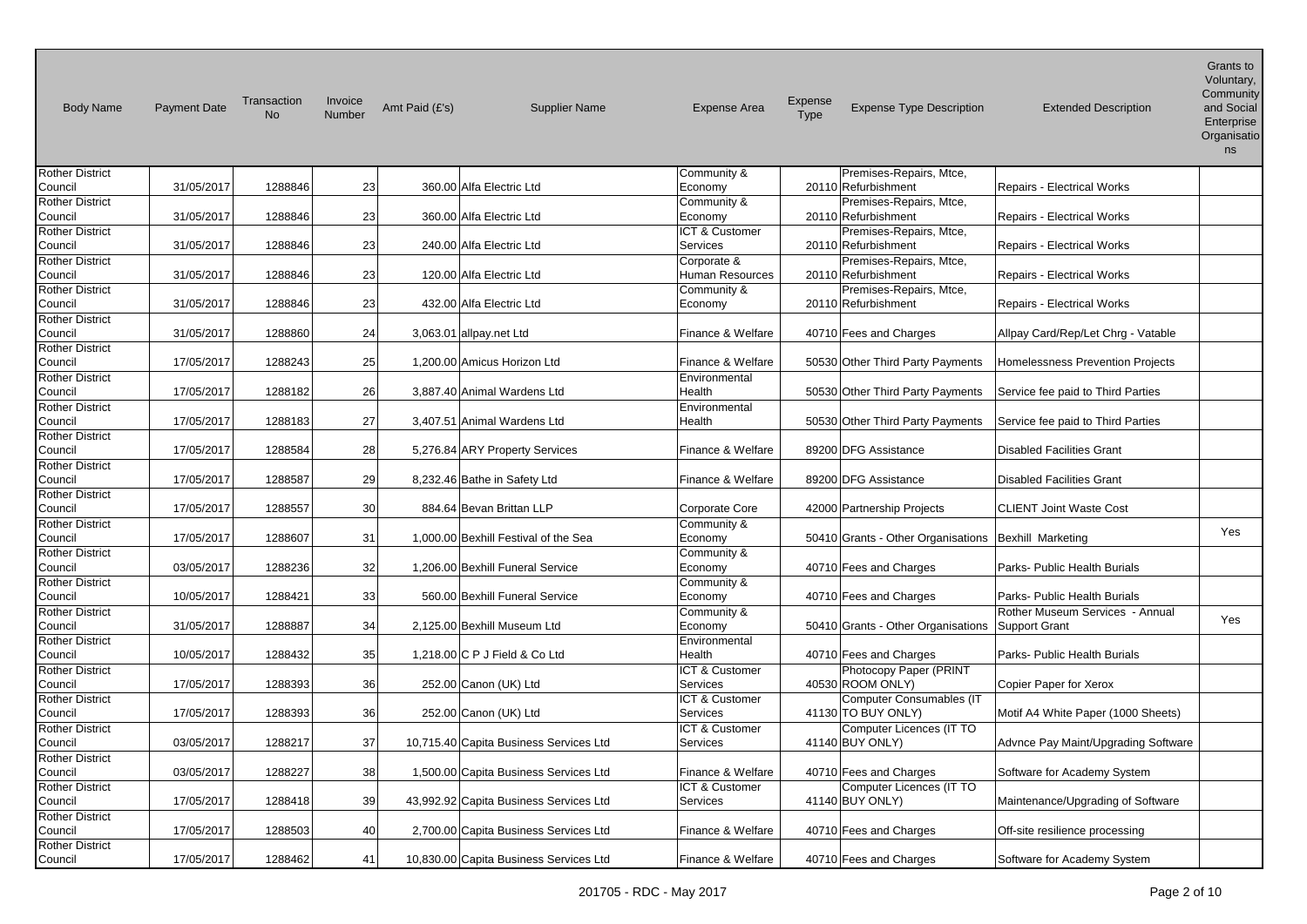| <b>Body Name</b>                  | <b>Payment Date</b> | Transaction<br><b>No</b> | Invoice<br>Number | Amt Paid (£'s) | <b>Supplier Name</b>                                                                             | <b>Expense Area</b>       | Expense<br>Type | <b>Expense Type Description</b>                      | <b>Extended Description</b>                | Grants to<br>Voluntary,<br>Community<br>and Social<br>Enterprise<br>Organisatio<br>ns |
|-----------------------------------|---------------------|--------------------------|-------------------|----------------|--------------------------------------------------------------------------------------------------|---------------------------|-----------------|------------------------------------------------------|--------------------------------------------|---------------------------------------------------------------------------------------|
| <b>Rother District</b>            |                     |                          |                   |                |                                                                                                  | ICT & Customer            |                 | Computer Licences (IT TO                             |                                            |                                                                                       |
| Council                           | 17/05/2017          | 11002853                 | 42                |                | -43,992.92 Capita Business Services Ltd                                                          | Services                  |                 | 41140 BUY ONLY)                                      | Maintenance/Upgrading of Software          |                                                                                       |
| <b>Rother District</b><br>Council | 24/05/2017          | 1288675                  | 43                |                | 6,364.87 Capita Business Services Ltd                                                            | Finance & Welfare         |                 | 40710 Fees and Charges                               | Off-site resilience processing             |                                                                                       |
| <b>Rother District</b>            |                     |                          |                   |                |                                                                                                  |                           |                 |                                                      |                                            |                                                                                       |
| Council                           | 17/05/2017          | 1288590                  | 44                |                | 8,497.98 Capita Business Services Ltd                                                            | Finance & Welfare         |                 | 40710 Fees and Charges                               | Software for Academy System                |                                                                                       |
| <b>Rother District</b>            |                     |                          |                   |                |                                                                                                  | Corporate &               |                 |                                                      |                                            |                                                                                       |
| Council                           | 17/05/2017          | 1288461                  | 45                |                | 1,440.00 Cascade Training and Coaching Ltd                                                       | Human Resources           |                 | 10910 Training                                       | Sussex Train Consor-Training Course        |                                                                                       |
| <b>Rother District</b>            |                     |                          |                   |                |                                                                                                  | Corporate &               |                 |                                                      |                                            |                                                                                       |
| Council                           | 17/05/2017          | 1288461                  | 45                |                | 22.68 Cascade Training and Coaching Ltd                                                          | Human Resources           |                 | 50530 Other Third Party Payments                     | <b>STC - Travel and subsistence</b>        |                                                                                       |
| <b>Rother District</b>            |                     |                          |                   |                |                                                                                                  | ICT & Customer            |                 |                                                      |                                            |                                                                                       |
| Council                           | 31/05/2017          | 1288681                  | 46                |                | 17,782.80 Centerprise International Limited                                                      | Services                  |                 | 41410 Insurances                                     | <b>Business Continuity Plan</b>            |                                                                                       |
| <b>Rother District</b>            | 03/05/2017          | 1288173                  |                   |                |                                                                                                  | Environmental             |                 |                                                      |                                            |                                                                                       |
| Council<br><b>Rother District</b> |                     |                          | 47                |                | 1,500.00 Chilled Foods Associates Ltd<br>CIEH-Chartered Institute of Environmental Environmental | Health                    |                 | 50530 Other Third Party Payments<br>Subscriptions to | EnvH- Food Analysis                        |                                                                                       |
| Council                           | 24/05/2017          | 1288497                  | 48                |                | 576.00 Health                                                                                    | Health                    |                 | 40750 Organisations                                  | Subscription to Organisations              |                                                                                       |
| <b>Rother District</b>            |                     |                          |                   |                |                                                                                                  | Community &               |                 |                                                      |                                            |                                                                                       |
| Council                           | 10/05/2017          | 1288423                  | 49                |                | 819.40 Cobalt Telephone Technologies Ltd                                                         | Economy                   |                 | 40710 Fees and Charges                               | Car Parks - Ringo service charges          |                                                                                       |
| <b>Rother District</b>            |                     |                          |                   |                |                                                                                                  | Corporate &               |                 |                                                      |                                            |                                                                                       |
| Council                           | 17/05/2017          | 1288460                  | 50                |                | 1,200.00 Community Regeneration Partnership Ltd                                                  | Human Resources           |                 | 10910 Training                                       | Sussex Train Consor-Training Course        |                                                                                       |
| <b>Rother District</b>            |                     |                          |                   |                |                                                                                                  | Corporate &               |                 |                                                      |                                            |                                                                                       |
| Council                           | 17/05/2017          | 1288460                  | 50                |                | 265.97 Community Regeneration Partnership Ltd                                                    | Human Resources           |                 | 50530 Other Third Party Payments                     | STC - Travel and subsistence               |                                                                                       |
| <b>Rother District</b>            |                     |                          |                   |                |                                                                                                  | Community &               |                 | <b>District Events-</b>                              | <b>DLWP Community Concessionary</b>        |                                                                                       |
| Council                           | 17/05/2017          | 1288608                  | 51                |                | 1,000.00 De La Warr Pavilion (Enterprise) Ltd                                                    | Economy                   |                 | 42200 Concessionary Use                              | Grant                                      | Yes                                                                                   |
| <b>Rother District</b>            |                     |                          |                   |                |                                                                                                  | Strategy &                |                 |                                                      |                                            |                                                                                       |
| Council                           | 31/05/2017          | 1288797                  | 52                |                | 3,478.68 DGC (Historic Buildings) Consultants Ltd                                                | Planning                  |                 | 40710 Fees and Charges                               | <b>Consultants Fees</b>                    |                                                                                       |
| <b>Rother District</b>            |                     |                          |                   |                |                                                                                                  | <b>ICT &amp; Customer</b> |                 |                                                      |                                            |                                                                                       |
| Council                           | 24/05/2017          | 1288295                  | 53                |                | 6,656.40 Easynet Ltd                                                                             | Services                  |                 | 40910 Telephones                                     | Leased Line Rental                         |                                                                                       |
| <b>Rother District</b>            |                     |                          |                   |                |                                                                                                  | Corporate &               |                 |                                                      | election only - print -non print room      |                                                                                       |
| Council                           | 24/05/2017          | 1288785                  | 54                |                | 31.095.68 Electoral Reform Services Ltd                                                          | <b>Human Resources</b>    |                 | 40410 Printing (Non Print Room)                      | (ECU)GROSS                                 |                                                                                       |
| <b>Rother District</b>            |                     |                          |                   |                |                                                                                                  | Corporate &               |                 |                                                      |                                            |                                                                                       |
| Council                           | 17/05/2017          | 1288595                  | 55                |                | 2,859.60 Eliesha Training Ltd                                                                    | Human Resources           |                 | 10910 Training                                       | <b>Sussex Train Consor-Training Course</b> |                                                                                       |
| <b>Rother District</b>            |                     |                          |                   |                |                                                                                                  | ICT & Customer            |                 |                                                      |                                            |                                                                                       |
| Council                           | 24/05/2017          | 1288263                  | 56                |                | 3,060.00 Embridge Consulting (UK) Ltd                                                            | <b>Services</b>           |                 | 86050 Contract Payments - General                    | Capital-Contract Payments - General        |                                                                                       |
| <b>Rother District</b>            |                     |                          |                   |                |                                                                                                  | ICT & Customer            |                 |                                                      |                                            |                                                                                       |
| Council                           | 24/05/2017          | 1288264                  | 57                |                | 19,656.00 Embridge Consulting (UK) Ltd                                                           | Services                  |                 | 86050 Contract Payments - General                    | Capital-Contract Payments - General        |                                                                                       |
| <b>Rother District</b>            |                     |                          |                   |                |                                                                                                  | Community &               |                 |                                                      |                                            |                                                                                       |
| Council                           | 10/05/2017          | 1288434                  | 58                |                | 372.00 Evolution Water Services Ltd                                                              | Economy                   |                 | 40710 Fees and Charges                               | Legionella Sampling and Monitoring         |                                                                                       |
| <b>Rother District</b>            |                     |                          |                   |                |                                                                                                  | Community &               |                 |                                                      |                                            |                                                                                       |
| Council                           | 10/05/2017          | 1288434                  | 58                |                | 372.00 Evolution Water Services Ltd                                                              | Economy<br>ICT & Customer |                 | 40710 Fees and Charges                               | Legionella Sampling and Monitoring         |                                                                                       |
| <b>Rother District</b><br>Council | 10/05/2017          | 1288434                  | 58                |                | 372.00 Evolution Water Services Ltd                                                              | Services                  |                 | 40710 Fees and Charges                               | egionella Sampling and Monitoring          |                                                                                       |
| <b>Rother District</b>            |                     |                          |                   |                |                                                                                                  | Corporate &               |                 |                                                      |                                            |                                                                                       |
| Council                           | 10/05/2017          | 1288434                  | 58                |                | 372.00 Evolution Water Services Ltd                                                              | Human Resources           |                 | 40710 Fees and Charges                               | Legionella Sampling and Monitoring         |                                                                                       |
| <b>Rother District</b>            |                     |                          |                   |                |                                                                                                  | Corporate &               |                 |                                                      |                                            |                                                                                       |
| Council                           | 10/05/2017          | 1288434                  | 58                |                | 372.00 Evolution Water Services Ltd                                                              | Human Resources           |                 | 40710 Fees and Charges                               | egionella Sampling and Monitoring          |                                                                                       |
| <b>Rother District</b>            |                     |                          |                   |                |                                                                                                  | Community &               |                 |                                                      |                                            |                                                                                       |
| Council                           | 10/05/2017          | 1288434                  | 58                |                | 372.00 Evolution Water Services Ltd                                                              | Economy                   |                 | 40710 Fees and Charges                               | Legionella Sampling and Monitoring         |                                                                                       |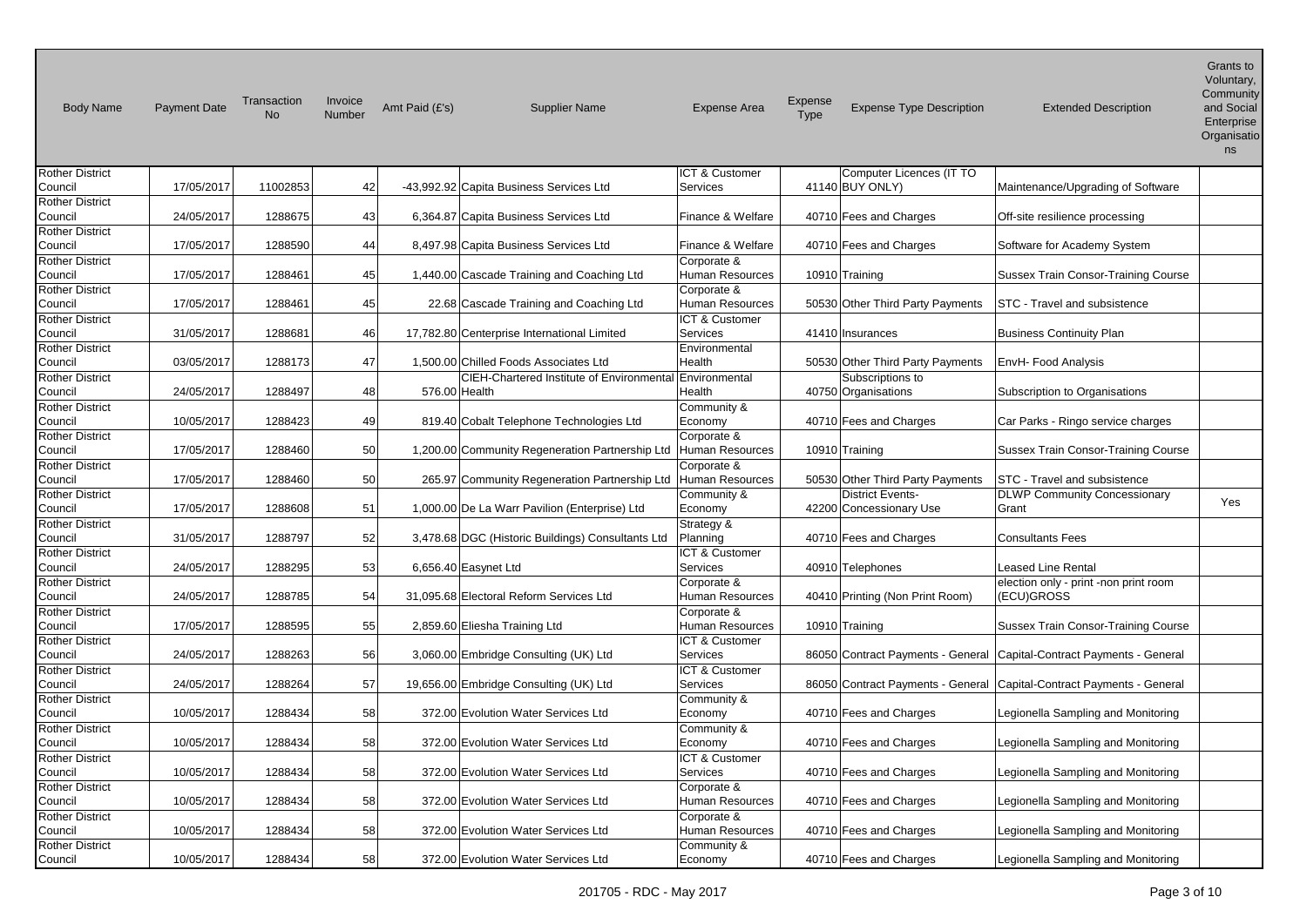| <b>Body Name</b>                  | <b>Payment Date</b> | Transaction<br><b>No</b> | Invoice<br>Number | Amt Paid (£'s)           | <b>Supplier Name</b>                         | <b>Expense Area</b>    | Expense<br>Type | <b>Expense Type Description</b>                | <b>Extended Description</b>           | Grants to<br>Voluntary,<br>Community<br>and Social<br>Enterprise<br>Organisatio<br>ns |
|-----------------------------------|---------------------|--------------------------|-------------------|--------------------------|----------------------------------------------|------------------------|-----------------|------------------------------------------------|---------------------------------------|---------------------------------------------------------------------------------------|
| Rother District                   |                     |                          |                   |                          |                                              |                        |                 |                                                |                                       |                                                                                       |
| Council                           | 03/05/2017          | 1288244                  | 59                |                          | 1,441.58 Family Mosaic Housing               | Finance & Welfare      |                 | 89200 DFG Assistance                           | <b>Disabled Facilities Grant</b>      |                                                                                       |
| <b>Rother District</b><br>Council | 03/05/2017          | 1288246                  | 60                |                          | 713.06 Family Mosaic Housing                 | Finance & Welfare      |                 | 89200 DFG Assistance                           | <b>Disabled Facilities Grant</b>      |                                                                                       |
| <b>Rother District</b>            |                     |                          |                   |                          |                                              |                        |                 |                                                |                                       |                                                                                       |
| Council                           | 03/05/2017          | 1288247                  | 61                |                          | 832.69 Family Mosaic Housing                 | Finance & Welfare      |                 | 89200 DFG Assistance                           | <b>Disabled Facilities Grant</b>      |                                                                                       |
| <b>Rother District</b>            |                     |                          |                   |                          |                                              |                        |                 |                                                |                                       |                                                                                       |
| Council                           | 03/05/2017          | 1288249                  | 62                |                          | 633.00 Family Mosaic Housing                 | Finance & Welfare      |                 | 89200 DFG Assistance                           | <b>Disabled Facilities Grant</b>      |                                                                                       |
| <b>Rother District</b>            |                     |                          |                   |                          |                                              |                        |                 |                                                |                                       |                                                                                       |
| Council                           | 03/05/2017          | 1288252                  | 63                |                          | 1,252.30 Family Mosaic Housing               | Finance & Welfare      |                 | 89200 DFG Assistance                           | <b>Disabled Facilities Grant</b>      |                                                                                       |
| <b>Rother District</b>            |                     |                          |                   |                          |                                              |                        |                 |                                                |                                       |                                                                                       |
| Council                           | 10/05/2017          | 1288399                  | 64                |                          | 1,272.00 Family Mosaic Housing               | Finance & Welfare      |                 | 89200 DFG Assistance                           | <b>Disabled Facilities Grant</b>      |                                                                                       |
| <b>Rother District</b>            |                     |                          |                   |                          |                                              |                        |                 |                                                |                                       |                                                                                       |
| Council<br><b>Rother District</b> | 10/05/2017          | 1288402                  | 65                |                          | 1,364.69 Family Mosaic Housing               | Finance & Welfare      |                 | 89200 DFG Assistance                           | <b>Disabled Facilities Grant</b>      |                                                                                       |
| Council                           | 17/05/2017          | 1288586                  | 66                |                          | 851.84 Family Mosaic Housing                 | Finance & Welfare      |                 | 89200 DFG Assistance                           | <b>Disabled Facilities Grant</b>      |                                                                                       |
| <b>Rother District</b>            |                     |                          |                   |                          |                                              |                        |                 |                                                |                                       |                                                                                       |
| Council                           | 17/05/2017          | 1288588                  | 67                |                          | 1,237.87 Family Mosaic Housing               | Finance & Welfare      |                 | 89200 DFG Assistance                           | <b>Disabled Facilities Grant</b>      |                                                                                       |
| <b>Rother District</b>            |                     |                          |                   |                          |                                              |                        |                 |                                                |                                       |                                                                                       |
| Council                           | 24/05/2017          | 1288770                  | 68                |                          | 1,800.00 Family Mosaic Housing               | Finance & Welfare      |                 | 89200 DFG Assistance                           | <b>Disabled Facilities Grant</b>      |                                                                                       |
| <b>Rother District</b>            |                     |                          |                   |                          |                                              |                        |                 |                                                |                                       |                                                                                       |
| Council                           | 24/05/2017          | 1288772                  | 69                |                          | 778.30 Family Mosaic Housing                 | Finance & Welfare      |                 | 89200 DFG Assistance                           | <b>Disabled Facilities Grant</b>      |                                                                                       |
| <b>Rother District</b>            |                     |                          |                   |                          |                                              | ICT & Customer         |                 |                                                |                                       |                                                                                       |
| Council                           | 03/05/2017          | 1288274                  | 70                | 30,762.00 Firmstep Ltd   |                                              | Services               |                 | 86210 Software Purchase                        | CRM Software                          |                                                                                       |
| <b>Rother District</b>            |                     |                          |                   |                          |                                              | Community &            |                 | Premises-Repairs, Mtce,                        |                                       |                                                                                       |
| Council                           | 03/05/2017          | 1288175                  | 71                |                          | 840.00 Foxhills Tree Services Ltd            | Economy                |                 | 20110 Refurbishment                            | Parks-Tree Works                      |                                                                                       |
| <b>Rother District</b>            |                     |                          |                   |                          |                                              | Community &            |                 | Premises-Repairs, Mtce,                        |                                       |                                                                                       |
| Council                           | 03/05/2017          | 1288239                  | 72                |                          | 570.00 Foxhills Tree Services Ltd            | Economy                |                 | 20110 Refurbishment                            | Parks- Tree Works                     |                                                                                       |
| <b>Rother District</b><br>Council | 17/05/2017          | 1288534                  | 73                |                          | 540.00 Foxhills Tree Services Ltd            | Community &<br>Economy |                 | Premises-Repairs, Mtce,<br>20110 Refurbishment | Parks-Tree Works                      |                                                                                       |
| <b>Rother District</b>            |                     |                          |                   |                          |                                              | Community &            |                 | Premises-Repairs, Mtce,                        |                                       |                                                                                       |
| Council                           | 17/05/2017          | 1288597                  | 74                |                          | 540.00 Foxhills Tree Services Ltd            | Economy                |                 | 20110 Refurbishment                            | Parks- Tree Works                     |                                                                                       |
| <b>Rother District</b>            |                     |                          |                   |                          |                                              |                        |                 |                                                |                                       |                                                                                       |
| Council                           | 24/05/2017          | 1288762                  | 75                | 1,400.00 Globetask Ltd   |                                              | Finance & Welfare      |                 | 40710 Fees and Charges                         | <b>Consultants Fees</b>               |                                                                                       |
| <b>Rother District</b>            |                     |                          |                   |                          |                                              |                        |                 |                                                |                                       |                                                                                       |
| Council                           | 17/05/2017          | 1288585                  | 76                | 5,056.21 GMS Adaptations |                                              | Finance & Welfare      |                 | 89200 DFG Assistance                           | <b>Disabled Facilities Grant</b>      |                                                                                       |
| <b>Rother District</b>            |                     |                          |                   |                          |                                              |                        |                 |                                                |                                       |                                                                                       |
| Council                           | 24/05/2017          | 1288773                  | 77                |                          | 1,110.00 Gordon-Harris Estates Ltd           | Finance & Welfare      |                 | 50530 Other Third Party Payments               | Homelessness Prevention Projects      |                                                                                       |
| <b>Rother District</b>            |                     |                          |                   |                          |                                              |                        |                 |                                                |                                       |                                                                                       |
| Council                           | 17/05/2017          | 1288600                  | 78                |                          | 2,710.56 Green Training and Development Ltd  | Corporate Core         |                 | 10910 Training                                 | Training                              |                                                                                       |
| <b>Rother District</b>            |                     |                          |                   |                          |                                              | Community &            |                 | Premises-Repairs, Mtce,                        |                                       |                                                                                       |
| Council                           | 24/05/2017          | 1288537                  | 79                |                          | 8,262.00 Gristwood and Toms Limited          | Economy                |                 | 20110 Refurbishment                            | Parks- Tree Works                     |                                                                                       |
| <b>Rother District</b>            |                     |                          |                   |                          |                                              | Corporate &            |                 |                                                |                                       |                                                                                       |
| Council                           | 24/05/2017          | 1288768                  | 80                | 3,190.58 Halarose Ltd    |                                              | Human Resources        |                 | 10910 Training                                 | Training                              |                                                                                       |
| <b>Rother District</b><br>Council | 24/05/2017          | 1288649                  | 81                |                          | 1,848.00 Haymarket Media Group Ltd           | Strategy &<br>Planning |                 | Subscriptions to<br>40750 Organisations        | <b>DCP Subscription</b>               |                                                                                       |
| <b>Rother District</b>            |                     |                          |                   |                          |                                              |                        |                 |                                                |                                       |                                                                                       |
| Council                           | 03/05/2017          | 1288207                  | 82                |                          | 682.13 Hitachi Capital Vehicle Solutions Ltd | Finance & Welfare      |                 | 95270 Contract Hire Cars                       | <b>Contract Hire Commercial Costs</b> |                                                                                       |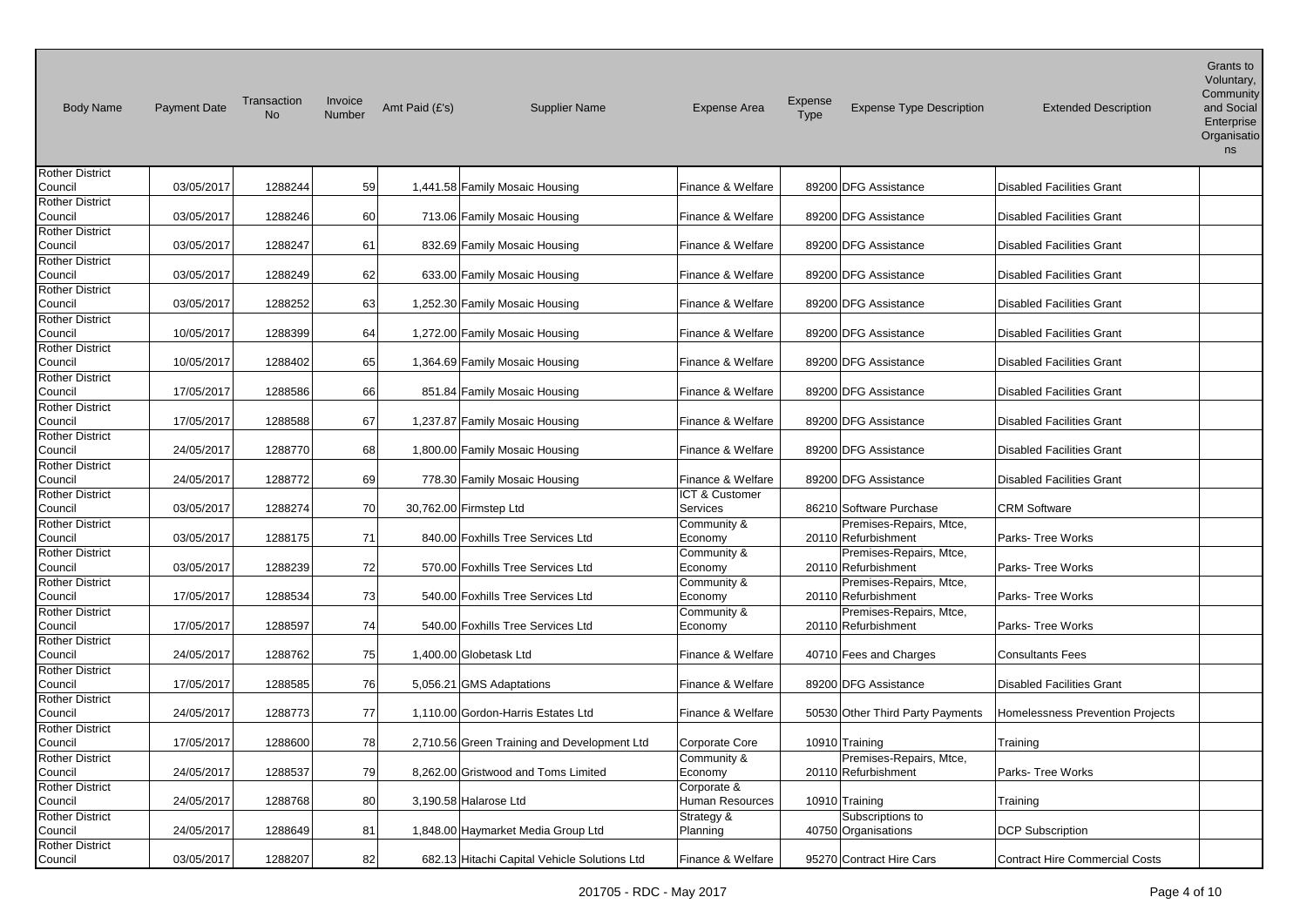| <b>Body Name</b>                  | <b>Payment Date</b> | Transaction<br><b>No</b> | Invoice<br>Number | Amt Paid (£'s) | <b>Supplier Name</b>                        | <b>Expense Area</b>            | <b>Expense</b><br>Type | <b>Expense Type Description</b>                        | <b>Extended Description</b>                                       | Grants to<br>Voluntary,<br>Community<br>and Social<br>Enterprise<br>Organisatio<br>ns |
|-----------------------------------|---------------------|--------------------------|-------------------|----------------|---------------------------------------------|--------------------------------|------------------------|--------------------------------------------------------|-------------------------------------------------------------------|---------------------------------------------------------------------------------------|
| Rother District                   |                     |                          |                   |                |                                             | Corporate &                    |                        |                                                        |                                                                   |                                                                                       |
| Council                           | 24/05/2017          | 1288767                  | 83                |                | 610.42 Idox Software Ltd                    | Human Resources                |                        | 40910 Telephones                                       | Telephone Registration                                            |                                                                                       |
| <b>Rother District</b><br>Council | 24/05/2017          | 1288422                  | 84                |                | 78,667.45 Idverde Limited                   | Community &<br>Economy         | 20910 Mtce             | Premises-Routine Grounds                               | Parks-Grounds Maintenance Contracts                               |                                                                                       |
| <b>Rother District</b><br>Council | 17/05/2017          | 1288506                  | 85                |                | 1,080.00 Inform CPI Ltd                     | Finance & Welfare              |                        | 40710 Fees and Charges                                 | <b>RV</b> Finder                                                  |                                                                                       |
| Rother District                   |                     |                          |                   |                |                                             |                                |                        |                                                        |                                                                   |                                                                                       |
| Council<br>Rother District        | 17/05/2017          | 1288507                  | 86                |                | 1,740.00 Inform CPI Ltd                     | Finance & Welfare              |                        | 40710 Fees and Charges                                 | <b>RV Finder</b>                                                  |                                                                                       |
| Council                           | 17/05/2017          | 1288591                  | 87                |                | 960.00 Inform CPI Ltd                       | Finance & Welfare              |                        | 40710 Fees and Charges                                 | <b>RV Finder</b>                                                  |                                                                                       |
| <b>Rother District</b>            |                     |                          |                   |                |                                             | Community &                    |                        |                                                        |                                                                   | <b>Yes</b>                                                                            |
| Council                           | 10/05/2017          | 1288388                  | 88                |                | 2,683.00 Ingrams Farm Allotment Association | Economy                        |                        | 50410 Grants - Other Organisations                     | <b>Allotments Devolvement Grant</b>                               |                                                                                       |
| <b>Rother District</b><br>Council | 03/05/2017          | 1288044                  | 89                |                | 1,089.00 Integrity Print Ltd                | Finance & Welfare              |                        | <b>Specialist Stationery (NON</b><br>40510 PRINT ROOM) | <b>Pre-printed Cheques</b>                                        |                                                                                       |
| <b>Rother District</b><br>Council | 17/05/2017          | 1288563                  | 90                |                | 585.60 Johnston Publishing Ltd              | Strategy &<br>Planning         |                        | 40470 Publicity                                        | Planadv - Hastings Observer                                       |                                                                                       |
| <b>Rother District</b><br>Council | 03/05/2017          | 1287965                  | 91                |                | 585.71 Johnston Publishing Ltd              | Corporate &<br>Human Resources |                        | 11010 Advertising Vacancies                            | <b>Advertising Vacant Post</b>                                    |                                                                                       |
| <b>Rother District</b><br>Council | 24/05/2017          | 1288213                  | 92                |                | 951.60 Johnston Publishing Ltd              | Strategy &<br>Planning         |                        | 40470 Publicity                                        | Planadv - Rye + Battle Observer                                   |                                                                                       |
| <b>Rother District</b><br>Council | 10/05/2017          | 1288093                  | 93                |                | 711.60 Johnston Publishing Ltd              | Corporate &<br>Human Resources |                        | 11010 Advertising Vacancies                            | <b>Advertising Vacant Post</b>                                    |                                                                                       |
| <b>Rother District</b><br>Council | 24/05/2017          | 1288212                  | 94                |                | 622.20 Johnston Publishing Ltd              | Strategy &<br>Planning         |                        | 40470 Publicity                                        | Planady - Rye + Battle Observer                                   |                                                                                       |
| <b>Rother District</b>            |                     |                          |                   |                |                                             | Corporate &                    |                        |                                                        |                                                                   |                                                                                       |
| Council<br><b>Rother District</b> | 17/05/2017          | 1288280                  | 95                |                | 740.40 Johnston Publishing Ltd              | Human Resources                |                        | 11010 Advertising Vacancies                            | <b>Advertising Vacant Post</b>                                    |                                                                                       |
| Council                           | 17/05/2017          | 1288562                  | 96                |                | 768.60 Johnston Publishing Ltd              | Strategy &<br>Planning         |                        | 40470 Publicity                                        | Planadv - Rye + Battle Observer                                   |                                                                                       |
| <b>Rother District</b><br>Council | 31/05/2017          | 1288663                  | 97                |                | 988.20 Johnston Publishing Ltd              | Strategy &<br>Planning         |                        | 40470 Publicity                                        | Planady - Rye + Battle Observer                                   |                                                                                       |
| <b>Rother District</b><br>Council | 10/05/2017          | 1288291                  | 98                |                | 606.06 Josephine Sammons Ltd                | Strategy &<br>Planning         |                        | 10410 Agency Staff                                     | Agency Staff                                                      |                                                                                       |
| <b>Rother District</b><br>Council | 24/05/2017          | 1288643                  | 99                |                | 606.06 Josephine Sammons Ltd                | Strategy &<br>Planning         |                        | 10410 Agency Staff                                     | Agency Staff                                                      |                                                                                       |
| Rother District<br>Council        | 17/05/2017          | 1288283                  | 100               |                | 972.00 Kardex Systems (UK) Ltd              | Corporate &<br>Human Resources |                        |                                                        | 40110 Tools & Specialist Equipment   Kardex Machine - Maintenance |                                                                                       |
| <b>Rother District</b>            |                     |                          |                   |                |                                             | Corporate &                    |                        | Premises-Repairs, Mtce,                                |                                                                   |                                                                                       |
| Council<br><b>Rother District</b> | 17/05/2017          | 1288558                  | 101               |                | 891.50 Kerry SCS Ltd                        | Human Resources<br>Corporate & |                        | 20110 Refurbishment                                    | Specified Repairs and Works listed                                |                                                                                       |
| Council                           | 17/05/2017          | 1288510                  | 102               |                | 900.00 Keystar Training Ltd                 | <b>Human Resources</b>         |                        | 10910 Training                                         | Sussex Train Consor-Training Course                               |                                                                                       |
| Rother District<br>Council        | 17/05/2017          | 1288492                  | 103               |                | 45,597.06 Kier Services - Environmental     | Corporate Core                 |                        | 50510 Private Contractors                              | VARIABLE CORE Joint Waste Cost                                    |                                                                                       |
| <b>Rother District</b><br>Council | 17/05/2017          | 11002856                 | 104               |                | -586.98 Kier Services - Environmental       | Community &<br>Economy         |                        | 50510 Private Contractors                              | <b>Commercial Waste Collection Contract</b>                       |                                                                                       |
| <b>Rother District</b><br>Council | 03/05/2017          | 1288285                  | 105               |                | 8,415.00 LEDsynergy (Displays) Ltd          | Community &<br>Economy         |                        | 40110 Tools & Specialist Equipment   Purchase of Signs |                                                                   |                                                                                       |
| <b>Rother District</b><br>Council | 31/05/2017          | 1288463                  | 106               |                | 1,870.00 LESSHOMELESS LTD                   | Finance & Welfare              |                        | 40710 Fees and Charges                                 | Bed and Breakfast Accom - misc.                                   |                                                                                       |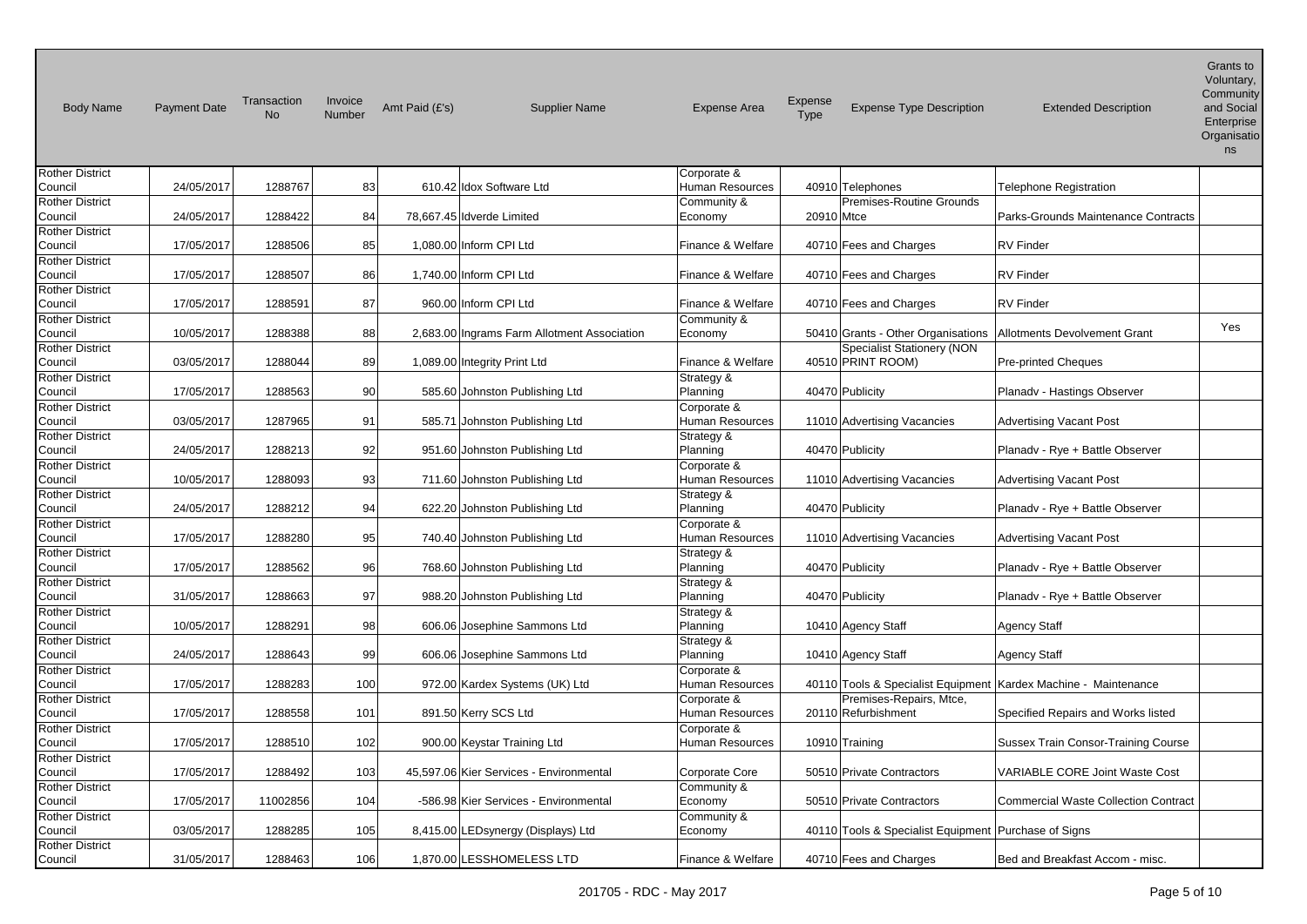| <b>Body Name</b>                  | <b>Payment Date</b> | Transaction<br><b>No</b> | Invoice<br>Number | Amt Paid (£'s) | <b>Supplier Name</b>                    | <b>Expense Area</b>       | Expense<br>Type | <b>Expense Type Description</b>                        | <b>Extended Description</b>             | Grants to<br>Voluntary,<br>Community<br>and Social<br>Enterprise<br>Organisatio<br>ns |
|-----------------------------------|---------------------|--------------------------|-------------------|----------------|-----------------------------------------|---------------------------|-----------------|--------------------------------------------------------|-----------------------------------------|---------------------------------------------------------------------------------------|
| <b>Rother District</b>            |                     |                          |                   |                |                                         |                           |                 |                                                        |                                         |                                                                                       |
| Council                           | 31/05/2017          | 1288463                  | 106               |                | 637.00 LESSHOMELESS LTD                 | Finance & Welfare         |                 | 40710 Fees and Charges                                 | Bed and Breakfast Accom - misc.         |                                                                                       |
| <b>Rother District</b><br>Council | 31/05/2017          | 1288842                  | 107               |                | 3.073.88 Lex Autolease                  | Finance & Welfare         |                 | 95270 Contract Hire Cars                               | <b>Contract Hire Car Lease Costs</b>    |                                                                                       |
| <b>Rother District</b>            |                     |                          |                   |                |                                         |                           |                 |                                                        |                                         |                                                                                       |
| Council                           | 31/05/2017          | 1288877                  | 108               |                | 832.70 Lloyds Bank                      | Finance & Welfare         |                 | 40710 Fees and Charges                                 | <b>Bank Charges</b>                     |                                                                                       |
| <b>Rother District</b>            |                     |                          |                   |                |                                         |                           |                 |                                                        |                                         |                                                                                       |
| Council                           | 31/05/2017          | 1288879                  | 109               |                | 1,247.88 Lloyds Bank                    | Finance & Welfare         |                 | 40710 Fees and Charges                                 | <b>Bank Charges</b>                     |                                                                                       |
| <b>Rother District</b>            |                     |                          |                   |                |                                         | Community &               |                 |                                                        |                                         |                                                                                       |
| Council                           | 31/05/2017          | 1288870                  | 110               |                | 36.99 Lloyds Bank                       | Economy                   |                 | 40110 Tools & Specialist Equipment   Purchase of Tools |                                         |                                                                                       |
| <b>Rother District</b>            |                     |                          |                   |                |                                         | Community &               |                 |                                                        |                                         |                                                                                       |
| Council                           | 31/05/2017          | 1288870                  | 110               |                | 90.00 Lloyds Bank                       | Economy                   |                 | 40450 Advertising                                      | Advertising in Newspapers/Magazine      |                                                                                       |
| <b>Rother District</b>            |                     |                          |                   |                |                                         | ICT & Customer            |                 | Computer Equipment (IT                                 |                                         |                                                                                       |
| Council                           | 31/05/2017          | 1288870                  | 110               |                | 27.98 Lloyds Bank                       | Services                  |                 | 41120 ONLY)                                            | Type set - Font                         |                                                                                       |
| <b>Rother District</b>            |                     |                          |                   |                |                                         | ICT & Customer            |                 | Computer Licences (IT TO                               |                                         |                                                                                       |
| Council                           | 31/05/2017          | 1288870                  | 110               |                | 419.00 Lloyds Bank                      | Services                  |                 | 41140 BUY ONLY)                                        | Website Management                      |                                                                                       |
| <b>Rother District</b>            |                     |                          |                   |                |                                         | ICT & Customer            |                 | Computer Licences (IT TO                               |                                         |                                                                                       |
| Council                           | 31/05/2017          | 1288870                  | 110               |                | 201.38 Lloyds Bank                      | Services                  |                 | 41140 BUY ONLY)                                        | Domain Name Renewal                     |                                                                                       |
| <b>Rother District</b>            |                     |                          |                   |                |                                         | ICT & Customer            |                 | Computer Licences (IT TO                               |                                         |                                                                                       |
| Council                           | 31/05/2017          | 1288683                  | 111               |                | 948.00 MCPC Systems (UK) Ltd            | Services                  |                 | 41140 BUY ONLY)                                        | Advance Pay ESCROW Agreement            |                                                                                       |
| <b>Rother District</b>            |                     |                          |                   |                |                                         |                           |                 |                                                        |                                         |                                                                                       |
| Council                           | 10/05/2017          | 1288409                  | 112               |                | 1,000.00 Miss K Cesar Lelliott          | Finance & Welfare         |                 | 50530 Other Third Party Payments                       | <b>Homelessness Prevention Projects</b> |                                                                                       |
| <b>Rother District</b>            |                     |                          |                   |                |                                         |                           |                 |                                                        |                                         |                                                                                       |
| Council                           | 24/05/2017          | 1288745                  | 113               |                | 650.00 Mrs Louisa West                  | Finance & Welfare         |                 | 50530 Other Third Party Payments                       | <b>Homelessness Prevention Projects</b> |                                                                                       |
| <b>Rother District</b>            |                     |                          |                   |                | NCC Services Ltd (T/A NCC Group         | <b>ICT &amp; Customer</b> |                 | Computer Licences (IT TO                               |                                         |                                                                                       |
| Council                           | 31/05/2017          | 1288499                  | 114               |                | 756.00 Escrow Ltd)                      | Services                  |                 | 41140 BUY ONLY)                                        | Advance Pay ESCROW Agreement            |                                                                                       |
| <b>Rother District</b>            |                     |                          |                   |                | NCC Services Ltd (T/A NCC Group         | ICT & Customer            |                 | Computer Licences (IT TO                               |                                         |                                                                                       |
| Council                           | 31/05/2017          | 1288500                  | 115               |                | 756.00 Escrow Ltd)                      | Services                  |                 | 41140 BUY ONLY)                                        | Advance Pay ESCROW Agreement            |                                                                                       |
| <b>Rother District</b>            |                     |                          |                   |                |                                         |                           |                 |                                                        |                                         |                                                                                       |
| Council                           | 03/05/2017          | 1288250                  | 116               |                | 1,130.00 Nutra Plumbing and Heating Ltd | Finance & Welfare         |                 | 89200 DFG Assistance                                   | <b>Disabled Facilities Grant</b>        |                                                                                       |
| <b>Rother District</b>            |                     |                          |                   |                |                                         | Community &               |                 | Premises-Repairs, Mtce,                                |                                         |                                                                                       |
| Council                           | 10/05/2017          | 1288323                  | 117               |                | 979.20 PAC Wristbands Ltd               | Economy                   |                 | 20110 Refurbishment                                    | Specified Repairs and Works listed      |                                                                                       |
| <b>Rother District</b>            |                     |                          |                   |                |                                         | Community &               |                 |                                                        |                                         |                                                                                       |
| Council                           | 10/05/2017          | 1288323                  | 117               |                | 12.00 PAC Wristbands Ltd                | Economy                   |                 | 40110 Tools & Specialist Equipment                     | Carriage/Handling Charge                |                                                                                       |
| <b>Rother District</b>            |                     |                          |                   |                |                                         | Corporate &               |                 |                                                        |                                         |                                                                                       |
| Council                           | 31/05/2017          | 1288872                  | 118               |                | 1,031.16 Pitney Bowes Finance Limited   | Human Resources           |                 | 40710 Fees and Charges                                 | franking machine costs                  |                                                                                       |
| <b>Rother District</b>            |                     |                          |                   |                |                                         | Corporate &               |                 |                                                        |                                         |                                                                                       |
| Council                           | 03/05/2017          | 1288260                  | 119               |                | 8,080.00 Pitney Bowes Purchase Power    | Human Resources           |                 | 99010 Stock Accounts                                   | Town Hall Franking Machine              |                                                                                       |
| <b>Rother District</b>            |                     |                          |                   |                |                                         | Corporate &               |                 |                                                        |                                         |                                                                                       |
| Council                           | 24/05/2017          | 1288611                  | 120               |                | 4,249.01 Pitney Bowes Purchase Power    | Human Resources           |                 | 99010 Stock Accounts                                   | Town Hall Franking Machine              |                                                                                       |
| <b>Rother District</b>            |                     |                          |                   |                |                                         | Community &               |                 | Premises-Repairs, Mtce,                                |                                         |                                                                                       |
| Council                           | 03/05/2017          | 1288174                  | 121               |                | 1,197.73 Playdale Playgrounds Ltd.      | Economy                   |                 | 20110 Refurbishment                                    | Parks - Playground Repairs              |                                                                                       |
| <b>Rother District</b>            |                     |                          |                   |                |                                         |                           |                 |                                                        |                                         |                                                                                       |
| Council                           | 10/05/2017          | 1288411                  | 122               |                | 650.00 R. Polley Painting & Decorators  | Finance & Welfare         |                 | 50530 Other Third Party Payments                       | <b>Homelessness Prevention Projects</b> |                                                                                       |
|                                   |                     |                          |                   |                |                                         |                           |                 |                                                        |                                         |                                                                                       |
| <b>Rother District</b>            |                     |                          |                   |                |                                         |                           |                 |                                                        |                                         |                                                                                       |
| Council                           | 24/05/2017          | 1288474                  | 123               |                | 1,395.80 Redmere Lodge                  | Finance & Welfare         |                 | 40710 Fees and Charges                                 | Bed and Breakfast Accom - misc.         |                                                                                       |
| <b>Rother District</b>            |                     |                          |                   |                |                                         | Strategy &                |                 |                                                        |                                         |                                                                                       |
| Council                           | 03/05/2017          | 1288214                  | 124               |                | 702.00 RTPI Conferences                 | Planning                  |                 | 10910 Training                                         | Training                                |                                                                                       |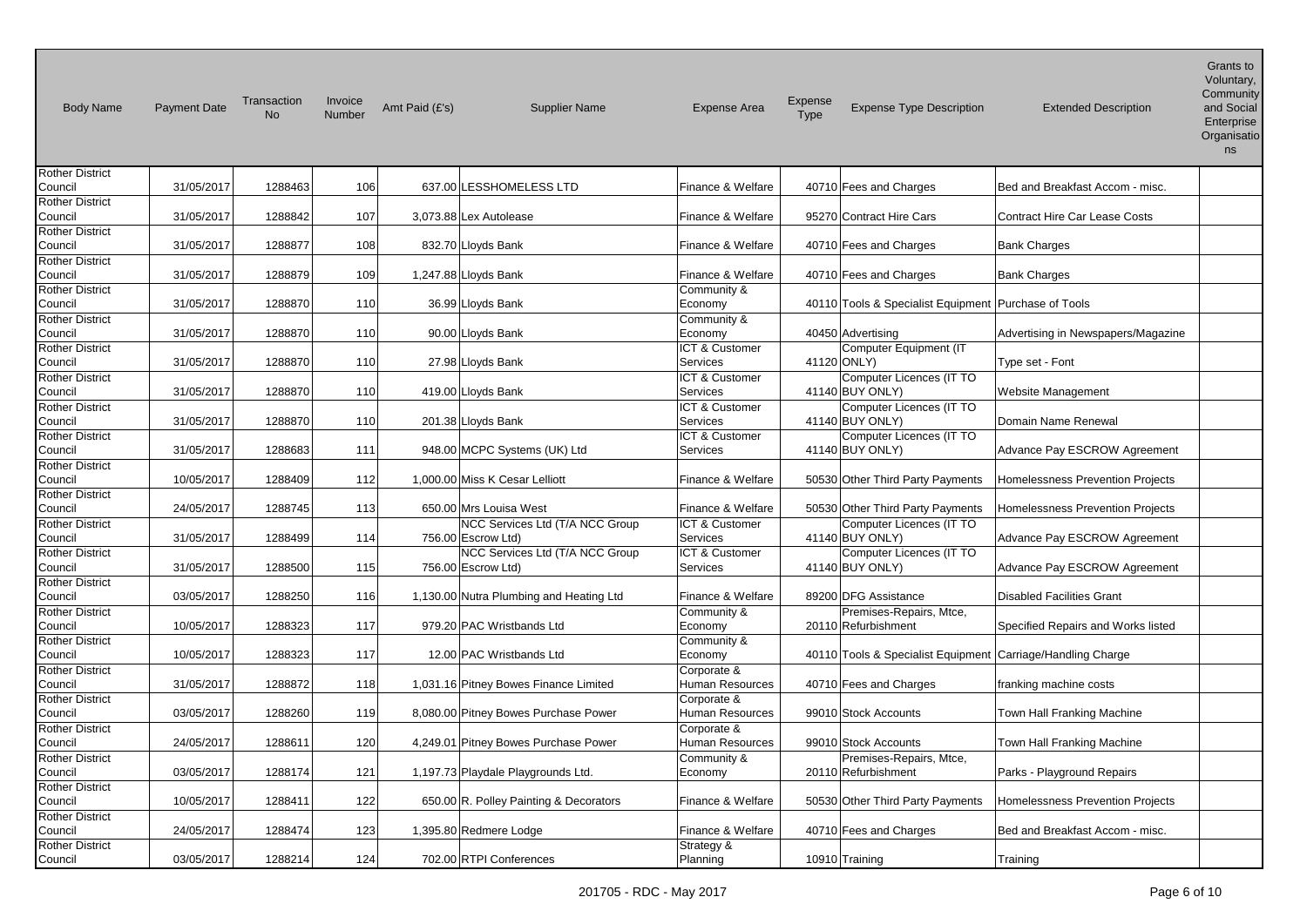| <b>Body Name</b>                  | <b>Payment Date</b> | Transaction<br><b>No</b> | Invoice<br>Number | Amt Paid (£'s) | <b>Supplier Name</b>                         | <b>Expense Area</b>              | Expense<br>Type | <b>Expense Type Description</b>                        | <b>Extended Description</b>                | Grants to<br>Voluntary,<br>Community<br>and Social<br>Enterprise<br>Organisatio<br>ns |
|-----------------------------------|---------------------|--------------------------|-------------------|----------------|----------------------------------------------|----------------------------------|-----------------|--------------------------------------------------------|--------------------------------------------|---------------------------------------------------------------------------------------|
| <b>Rother District</b>            |                     |                          |                   |                |                                              | Strategy &                       |                 |                                                        |                                            |                                                                                       |
| Council                           | 17/05/2017          | 1288543                  | 125               |                | 600.00 Rural Planning Ltd                    | Planning                         |                 | 40710 Fees and Charges                                 | Plan - Agricultural Advice                 |                                                                                       |
| <b>Rother District</b>            |                     |                          |                   |                |                                              |                                  |                 |                                                        | Meaningful Proportion for Parish re:       |                                                                                       |
| Council                           | 24/05/2017          | 1288647                  | 126               |                | 7,320.00 Sedlescombe Parish Council          | Finance & Welfare                |                 | 95430 CIL held for parishes                            | CIL                                        |                                                                                       |
| <b>Rother District</b>            |                     |                          |                   |                |                                              | Corporate &                      |                 |                                                        | election only - equipment cost (ECU)       |                                                                                       |
| Council                           | 10/05/2017          | 1288419                  | 127               |                | 1,250.33 Shaw and Sons Ltd                   | Human Resources                  |                 | 40110 Tools & Specialist Equipment                     | GROSS                                      |                                                                                       |
| <b>Rother District</b>            |                     |                          |                   |                |                                              | Corporate &                      |                 |                                                        | election only - equipment cost (ECU)       |                                                                                       |
| Council                           | 17/05/2017          | 1288571                  | 128               |                | 1,208.52 Shaw and Sons Ltd                   | Human Resources                  |                 | 40110 Tools & Specialist Equipment                     | GROSS                                      |                                                                                       |
| <b>Rother District</b>            |                     |                          |                   |                |                                              | ICT & Customer                   |                 | Computer Licences (IT TO                               |                                            |                                                                                       |
| Council                           | 24/05/2017          | 1288275                  | 129               |                | 3,323.10 Siteimprove Ltd                     | Services                         |                 | 41140 BUY ONLY)                                        | Website Management                         |                                                                                       |
| <b>Rother District</b>            |                     |                          |                   |                |                                              |                                  |                 |                                                        |                                            |                                                                                       |
| Council                           | 10/05/2017          | 1288410                  | 130               |                | 1,200.00 Smart Property Solutions Ltd        | Finance & Welfare                |                 | 50530 Other Third Party Payments                       | Homelessness Prevention Projects           |                                                                                       |
| <b>Rother District</b>            |                     |                          |                   |                |                                              | Corporate &                      |                 |                                                        |                                            |                                                                                       |
| Council                           | 10/05/2017          | 1288387                  | 131               |                | 1,309.20 Social Engine Ltd                   | Human Resources                  |                 | 10910 Training                                         | Training                                   |                                                                                       |
| <b>Rother District</b>            |                     |                          |                   |                |                                              |                                  |                 |                                                        |                                            |                                                                                       |
| Council                           | 03/05/2017          | 1288192                  | 132               |                | 504.00 Solutions Accommodation Providers Ltd | Finance & Welfare                |                 | 40710 Fees and Charges                                 | Bed and Breakfast Accom - misc.            |                                                                                       |
| <b>Rother District</b>            |                     |                          |                   |                |                                              |                                  |                 |                                                        |                                            |                                                                                       |
| Council                           | 10/05/2017          | 1288331                  | 133               |                | 504.00 Solutions Accommodation Providers Ltd | Finance & Welfare                |                 | 40710 Fees and Charges                                 | Bed and Breakfast Accom - misc.            |                                                                                       |
| <b>Rother District</b>            |                     |                          |                   |                |                                              | Community &                      |                 |                                                        |                                            |                                                                                       |
| Council                           | 17/05/2017          | 1288514                  | 134               |                | 229.20 Southwesterly Windbreaks              | Economy                          |                 | 40110 Tools & Specialist Equipment First Aid Equipment |                                            |                                                                                       |
| <b>Rother District</b>            |                     |                          |                   |                |                                              | Community &                      |                 |                                                        |                                            |                                                                                       |
| Council                           | 17/05/2017          | 1288514                  | 134               |                | 300.00 Southwesterly Windbreaks              | Economy                          |                 | 40110 Tools & Specialist Equipment   Flags             |                                            |                                                                                       |
| <b>Rother District</b>            |                     |                          |                   |                |                                              | Community &                      |                 |                                                        |                                            |                                                                                       |
| Council                           | 17/05/2017          | 1288514                  | 134               |                | 86.40 Southwesterly Windbreaks               | Economy                          |                 | 40110 Tools & Specialist Equipment First Aid Equipment |                                            |                                                                                       |
| <b>Rother District</b>            |                     |                          | 135               |                |                                              |                                  |                 |                                                        | Bed and Breakfast Accom - misc.            |                                                                                       |
| Council<br><b>Rother District</b> | 10/05/2017          | 1288352                  |                   |                | 712.50 Specialist Care UK Group Ltd          | Finance & Welfare<br>Community & |                 | 40710 Fees and Charges<br>Premises-Cleaning            |                                            |                                                                                       |
| Council                           | 31/05/2017          | 1288802                  | 136               |                | 18,988.20 Specialist Hygiene Services Ltd    | Economy                          |                 | 20810 Contractor                                       | <b>Public Conveniences Cleaning Servic</b> |                                                                                       |
| <b>Rother District</b>            |                     |                          |                   |                |                                              | Community &                      |                 | Premises-Repairs, Mtce,                                |                                            |                                                                                       |
| Council                           | 10/05/2017          | 1288315                  | 137               |                | 1,614.00 Streetlights                        | Economy                          |                 | 20110 Refurbishment                                    | Lighting Repairs                           |                                                                                       |
| <b>Rother District</b>            |                     |                          |                   |                |                                              | Community &                      |                 |                                                        |                                            |                                                                                       |
| Council                           | 03/05/2017          | 1288235                  | 138               |                | 500.00 Sweet & Dandy Ltd                     | Economy                          |                 | 50410 Grants - Other Organisations                     | Arts Development Projects                  | Yes                                                                                   |
| <b>Rother District</b>            |                     |                          |                   |                |                                              |                                  |                 |                                                        |                                            |                                                                                       |
| Council                           | 03/05/2017          | 1288251                  | 139               |                | 1,348.78 The Build Works                     | Finance & Welfare                |                 | 89200 DFG Assistance                                   | <b>Disabled Facilities Grant</b>           |                                                                                       |
| <b>Rother District</b>            |                     |                          |                   |                |                                              |                                  |                 |                                                        |                                            |                                                                                       |
| Council                           | 10/05/2017          | 1288401                  | 140               |                | 4,000.00 The Build Works                     | Finance & Welfare                |                 | 89200 DFG Assistance                                   | <b>Disabled Facilities Grant</b>           |                                                                                       |
| <b>Rother District</b>            |                     |                          |                   |                |                                              |                                  |                 |                                                        |                                            |                                                                                       |
| Council                           | 24/05/2017          | 1288771                  | 141               |                | 1,188.69 The Build Works                     | Finance & Welfare                |                 | 89200 DFG Assistance                                   | <b>Disabled Facilities Grant</b>           |                                                                                       |
| <b>Rother District</b>            |                     |                          |                   |                |                                              |                                  |                 |                                                        |                                            |                                                                                       |
| Council                           | 17/05/2017          | 1288517                  | 142               |                | 552.00 The Clevedon Court Hotel              | Finance & Welfare                |                 | 40710 Fees and Charges                                 | Bed and Breakfast Accom - misc.            |                                                                                       |
| <b>Rother District</b>            |                     |                          |                   |                | The Fountain Workshop (Maintenance)          | Community &                      |                 |                                                        |                                            |                                                                                       |
| Council                           | 10/05/2017          | 1288320                  | 143               | 684.00 Ltd     |                                              | Economy                          |                 | 50510 Private Contractors                              | Water Feature Maintenance                  |                                                                                       |
| <b>Rother District</b>            |                     |                          |                   |                | The Fountain Workshop (Maintenance)          | Community &                      |                 |                                                        |                                            |                                                                                       |
| Council                           | 10/05/2017          | 1288321                  | 144               | 1,323.90 Ltd   |                                              | Economy                          |                 | 50510 Private Contractors                              | Water Feature Maintenance                  |                                                                                       |
| <b>Rother District</b>            |                     |                          |                   |                |                                              | Corporate &                      |                 |                                                        |                                            |                                                                                       |
| Council                           | 03/05/2017          | 1288279                  | 145               |                | 5,599.20 The Management Centre (UK) Ltd      | Human Resources                  |                 | 10910 Training                                         | <b>Sussex Train Consor-Training Course</b> |                                                                                       |
| <b>Rother District</b>            |                     |                          |                   |                |                                              | Corporate &                      |                 |                                                        |                                            |                                                                                       |
| Council                           | 31/05/2017          | 1288844                  | 146               |                | 1,170.00 The Management Centre (UK) Ltd      | Human Resources                  |                 | 10910 Training                                         | <b>Sussex Train Consor-Training Course</b> |                                                                                       |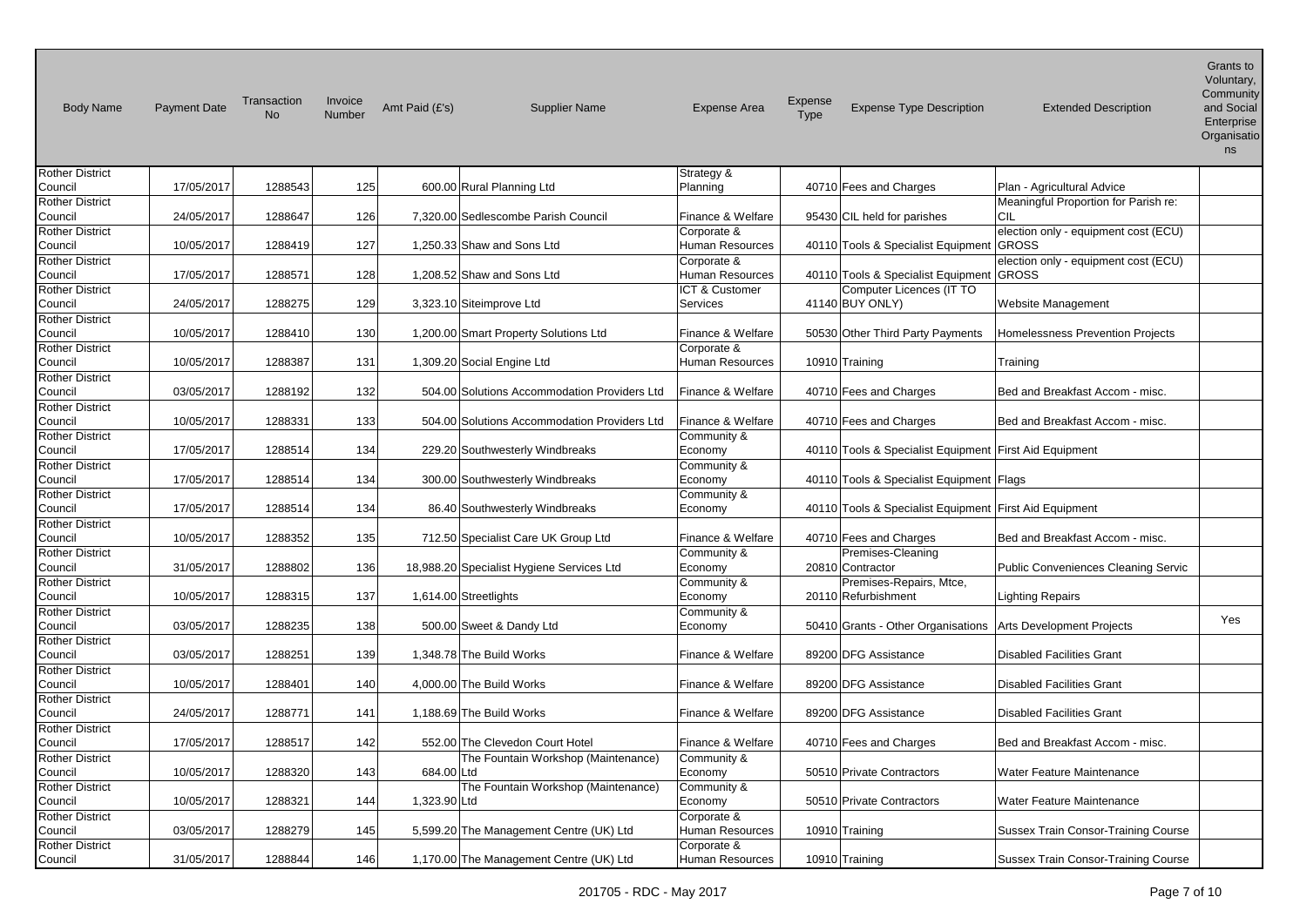| <b>Body Name</b>                  | <b>Payment Date</b> | Transaction<br><b>No</b> | Invoice<br>Number | Amt Paid (£'s) | <b>Supplier Name</b>                      | <b>Expense Area</b>            | <b>Expense</b><br>Type | <b>Expense Type Description</b>                         | <b>Extended Description</b>                                        | Voluntary,<br>Community<br>and Social<br>Enterprise<br>Organisatio<br>ns |
|-----------------------------------|---------------------|--------------------------|-------------------|----------------|-------------------------------------------|--------------------------------|------------------------|---------------------------------------------------------|--------------------------------------------------------------------|--------------------------------------------------------------------------|
| <b>Rother District</b><br>Council | 31/05/2017          | 1288844                  | 146               |                | 51.00 The Management Centre (UK) Ltd      | Corporate &<br>Human Resources |                        | 50530 Other Third Party Payments                        | <b>STC - Travel and subsistence</b>                                |                                                                          |
| <b>Rother District</b><br>Council | 03/05/2017          | 1288228                  | 147               |                | 7,021.92 Training Synergy Limited         | Finance & Welfare              |                        | 10910 Training                                          | Training                                                           |                                                                          |
| <b>Rother District</b><br>Council | 31/05/2017          | 1288798                  | 148               |                | 604.80 Trevor Roberts Associates Ltd      | Strategy &<br>Planning         |                        | 10910 Training                                          | Training                                                           |                                                                          |
| <b>Rother District</b><br>Council | 03/05/2017          | 1288255                  | 149               |                | 2,613.86 Virtual Mail Room Ltd            | Finance & Welfare              |                        | 40810 Postages                                          | Postages - Virtual Mail Room                                       |                                                                          |
| <b>Rother District</b><br>Council | 03/05/2017          | 1288255                  | 149               |                | 2,613.88 Virtual Mail Room Ltd            | Finance & Welfare              |                        | 40810 Postages                                          | Postages - Virtual Mail Room                                       |                                                                          |
| <b>Rother District</b><br>Council | 03/05/2017          | 1288205                  | 150               |                | 44.99 Wheelies Direct Cycle Solutions Ltd | Finance & Welfare              |                        | 95290 Cycle Scheme                                      | Purchase Cycle Equipment Non<br><b>VATABLE re Sacrifice Scheme</b> |                                                                          |
| <b>Rother District</b><br>Council | 24/05/2017          | 1288382                  | 151               |                | 1,057.88 Xerox (UK) Ltd                   | ICT & Customer<br>Services     |                        | <b>Photocopier Contracts</b><br>41250 (PRINT ROOM ONLY) | Photocopy charges                                                  |                                                                          |
| <b>Rother District</b><br>Council | 31/05/2017          | 1288893                  | 152               |                | 3,850.00 Zurich Insurance plc             | Finance & Welfare              |                        | 41410 Insurances                                        | <b>Fidelity Guarantee</b>                                          |                                                                          |
| <b>Rother District</b><br>Council | 31/05/2017          | 1288895                  | 153               |                | 6,210.26 Zurich Insurance plc             | Finance & Welfare              |                        | 41410 Insurances                                        | <b>Engineering Inspections</b>                                     |                                                                          |
| <b>Rother District</b><br>Council | 31/05/2017          | 1288896                  | 154               |                | 20,468.05 Zurich Insurance plc            | Finance & Welfare              |                        | 41410 Insurances                                        | Insurance - Fire/All Risks                                         |                                                                          |
| <b>Rother District</b><br>Council | 24/05/2017          | 1288672                  | 155               |                | 1,000.00 Zurich Insurance plc             | Finance & Welfare              |                        | 41410 Insurances                                        | <b>Excess on Liabilities</b>                                       |                                                                          |
| <b>Rother District</b><br>Council | 31/05/2017          | 1288894                  | 156               |                | 5,544.89 Zurich Insurance plc             | Finance & Welfare              |                        | 41410 Insurances                                        | Insurance - Computer Equipment                                     |                                                                          |
| <b>Rother District</b><br>Council | 31/05/2017          | 1288894                  | 156               |                | 118,310.83 Zurich Insurance plc           | Finance & Welfare              |                        | 41410 Insurances                                        | Insurance - Employers/Public/Produc                                |                                                                          |
| <b>Rother District</b><br>Council | 31/05/2017          | 1288894                  | 156               |                | 46,064.66 Zurich Insurance plc            | Finance & Welfare              |                        | 41410 Insurances                                        | Insurance - Fire/All Risks                                         |                                                                          |
| <b>Rother District</b><br>Council | 31/05/2017          | 1288894                  | 156               |                | 49.58 Zurich Insurance plc                | Finance & Welfare              |                        | 41410 Insurances                                        | Insurance of Civic Regalia                                         |                                                                          |
| <b>Rother District</b><br>Council | 31/05/2017          | 1288894                  | 156               |                | 1,109.86 Zurich Insurance plc             | Finance & Welfare              |                        | 41410 Insurances                                        | Insurance - Personal Accident (Duty                                |                                                                          |
| <b>Rother District</b><br>Council | 31/05/2017          | 1288894                  | 156               |                | 1,195.19 Zurich Insurance plc             | Finance & Welfare              |                        | 41410 Insurances                                        | Insurance - Engineering                                            |                                                                          |
| <b>Rother District</b><br>Council | 31/05/2017          | 1288894                  | 156               |                | 1,030.78 Zurich Insurance plc             | Finance & Welfare              |                        | 41410 Insurances                                        | Insurance of Money                                                 |                                                                          |
| <b>Rother District</b><br>Council | 31/05/2017          | 1288593                  | 157               |                | 2,378.52 Valuation Office Agency          | Community &<br>Economy         |                        | 40710 Fees and Charges                                  | <b>Valuation Services</b>                                          |                                                                          |
| <b>Rother District</b><br>Council | 10/05/2017          | 1288404                  | 158               |                | 2,616.00 Colin A May                      | Community &<br>Economy         |                        | Premises-Repairs, Mtce,<br>20110 Refurbishment          | <b>Painting Works</b>                                              |                                                                          |
| <b>Rother District</b><br>Council | 10/05/2017          | 1288405                  | 159               |                | 1,512.00 Colin A May                      | Community &<br>Economy         |                        | Premises-Repairs, Mtce,<br>20110 Refurbishment          | <b>Painting Works</b>                                              |                                                                          |
| <b>Rother District</b><br>Council | 10/05/2017          | 1288406                  | 160               |                | 1,176.00 Colin A May                      | Community &<br>Economy         |                        | Premises-Repairs, Mtce,<br>20110 Refurbishment          | <b>Painting Works</b>                                              |                                                                          |
| <b>Rother District</b><br>Council | 31/05/2017          | 1288615                  | 161               |                | 3,360.00 Colin A May                      | Community &<br>Economy         |                        | Premises-Repairs, Mtce,<br>20110 Refurbishment          | Parks- Playground Equipment                                        |                                                                          |
| <b>Rother District</b><br>Council | 31/05/2017          | 1288799                  | 162               |                | 672.00 Colin A May                        | Corporate &<br>Human Resources |                        | Premises-Repairs, Mtce,<br>20110 Refurbishment          | Specified Repairs and Works listed                                 |                                                                          |

Grants to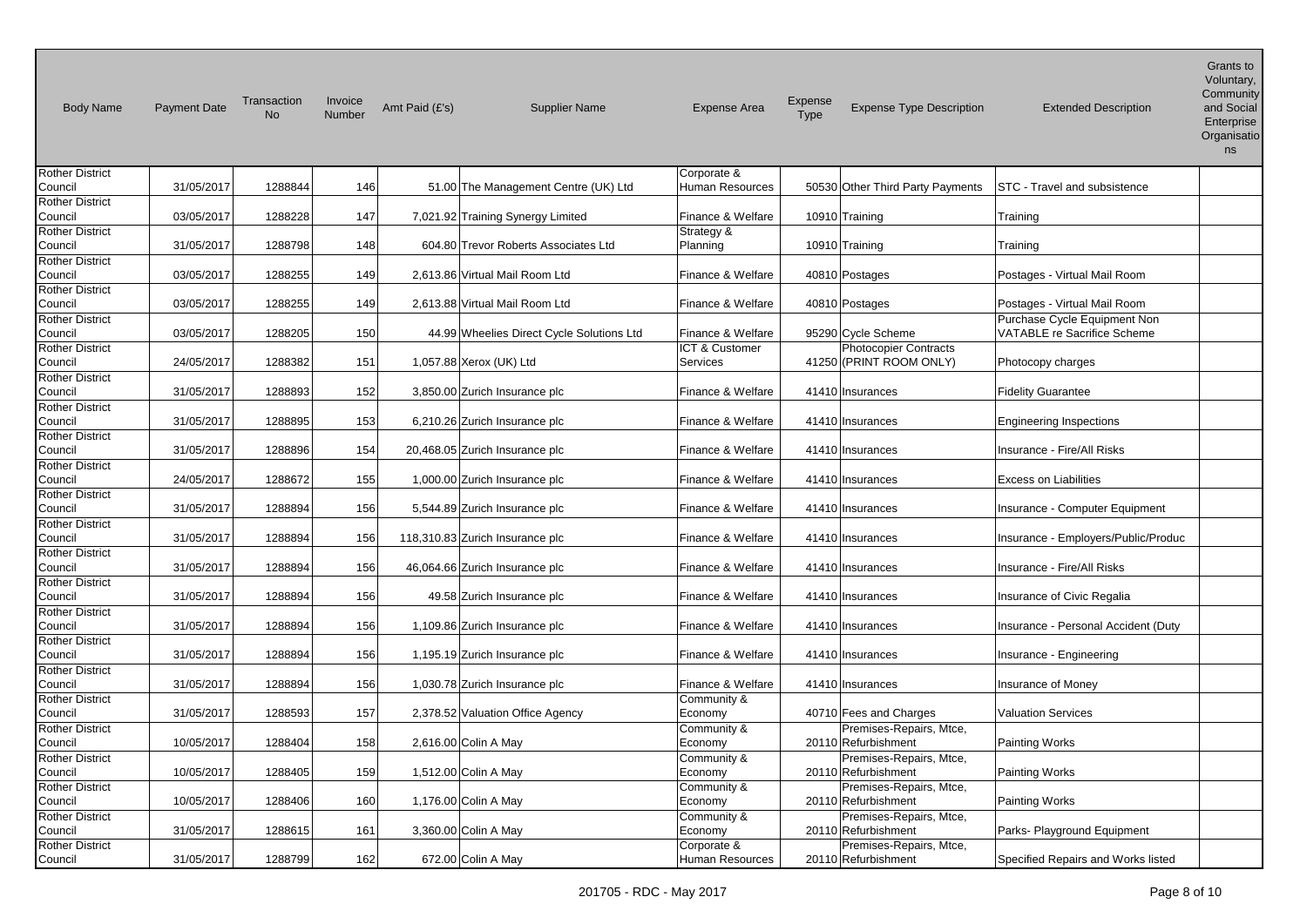| <b>Body Name</b>                  | <b>Payment Date</b> | Transaction<br>No. | Invoice<br>Number | Amt Paid (£'s)     | <b>Supplier Name</b>                                           | <b>Expense Area</b>      | Expense<br><b>Type</b> | <b>Expense Type Description</b>                     | <b>Extended Description</b>         | Voluntary,<br>Community<br>and Social<br>Enterprise<br>Organisatio<br>ns |
|-----------------------------------|---------------------|--------------------|-------------------|--------------------|----------------------------------------------------------------|--------------------------|------------------------|-----------------------------------------------------|-------------------------------------|--------------------------------------------------------------------------|
| <b>Rother District</b>            |                     |                    |                   |                    | Geewoods Construction Co Ltd (Account                          |                          |                        | <b>Acruals - Revenue Creditors</b>                  |                                     |                                                                          |
| Council                           | 02/05/2017          | 70049038           | 163               |                    | 996.00 Payee)                                                  | Finance & Welfare        |                        | 95111 General                                       | Works at St Peters Church           |                                                                          |
| <b>Rother District</b>            | 02/05/2017          | 70049045           | 164               |                    | Geewoods Construction Co Ltd (Account                          | Finance & Welfare        |                        | <b>Acruals - Revenue Creditors</b><br>95111 General | Works at St Peters Church           |                                                                          |
| Council<br><b>Rother District</b> |                     |                    |                   |                    | -996.00 Payee)<br>Geewoods Construction Co Ltd (Account        |                          |                        | <b>Acruals - Revenue Creditors</b>                  |                                     |                                                                          |
| Council                           | 02/05/2017          | 70049284           | 165               |                    | 504.00 Payee)                                                  | Finance & Welfare        |                        | 95111 General                                       | Works at Public conveniences Cooden |                                                                          |
| <b>Rother District</b>            |                     |                    |                   |                    | Geewoods Construction Co Ltd (Account                          |                          |                        | <b>Acruals - Revenue Creditors</b>                  |                                     |                                                                          |
| Council                           | 02/05/2017          | 70049286           | 166               | 1,368.00 Payee)    |                                                                | Finance & Welfare        |                        | 95111 General                                       | Works at Bexhill Cemetery           |                                                                          |
| <b>Rother District</b>            |                     |                    |                   |                    | Geewoods Construction Co Ltd (Account                          |                          |                        | Acruals - Revenue Creditors                         |                                     |                                                                          |
| Council                           | 02/05/2017          | 70049289           | 167               | 2,688.00 Payee)    |                                                                | Finance & Welfare        |                        | 95111 General                                       | Works at Egerton Park               |                                                                          |
| <b>Rother District</b>            |                     |                    |                   |                    | Geewoods Construction Co Ltd (Account                          |                          |                        | <b>Acruals - Revenue Creditors</b>                  |                                     |                                                                          |
| Council                           | 02/05/2017          | 70049293           | 168               | -504.00 Payee)     |                                                                | Finance & Welfare        |                        | 95111 General                                       | Works at Public conveniences Cooden |                                                                          |
| <b>Rother District</b>            |                     |                    |                   |                    | Geewoods Construction Co Ltd (Account                          |                          |                        | Acruals - Revenue Creditors                         |                                     |                                                                          |
| Council                           | 02/05/2017          | 70049294           | 169               | $-1,368.00$ Payee) |                                                                | Finance & Welfare        |                        | 95111 General                                       | Works at Bexhill Cemetery           |                                                                          |
| <b>Rother District</b><br>Council | 02/05/2017          | 70049295           | 170               | $-2,688.00$ Payee) | Geewoods Construction Co Ltd (Account                          | Finance & Welfare        |                        | <b>Acruals - Revenue Creditors</b><br>95111 General | Works at Egerton Park               |                                                                          |
| <b>Rother District</b>            |                     |                    |                   |                    | Geewoods Construction Co Ltd (Account                          | Community &              |                        | Premises-Repairs, Mtce,                             |                                     |                                                                          |
| Council                           | 31/05/2017          | 1288596            | 171               |                    | 354.00 Payee)                                                  | Economy                  |                        | 20110 Refurbishment                                 | Parks- Path Repairs                 |                                                                          |
| <b>Rother District</b>            |                     |                    |                   |                    | Geewoods Construction Co Ltd (Account                          | Community &              |                        | Premises-Repairs, Mtce,                             |                                     |                                                                          |
| Council                           | 31/05/2017          | 1288596            | 171               | 14,928.00 Payee)   |                                                                | Economy                  |                        | 20110 Refurbishment                                 | Parks-Landscaping Works             |                                                                          |
| <b>Rother District</b>            |                     |                    |                   |                    |                                                                | Community &              |                        | Premises-Repairs, Mtce,                             |                                     |                                                                          |
| Council                           | 24/05/2017          | 1288776            | 172               |                    | 869.70 Hailsham Roadway Construction Ltd                       | Economy                  |                        | 20110 Refurbishment                                 | Purchase of Materials - Build Maint |                                                                          |
| <b>Rother District</b>            |                     |                    |                   |                    |                                                                | Community &              |                        | Premises-Repairs, Mtce,                             |                                     |                                                                          |
| Council                           | 24/05/2017          | 1288775            | 173               |                    | 1,425.00 Robin G Randall                                       | Economy                  |                        | 20110 Refurbishment                                 | Specified Repairs and Works listed  |                                                                          |
| <b>Rother District</b>            |                     |                    |                   |                    | William G Fuller Co Ltd T/A Fullers                            |                          |                        | <b>Acruals - Revenue Creditors</b>                  |                                     |                                                                          |
| Council                           | 02/05/2017          | 70049292           | 174               |                    | 1,838.40 Engineering                                           | Finance & Welfare        |                        | 95111 General                                       | <b>Manufacture Handrails</b>        |                                                                          |
| <b>Rother District</b><br>Council | 02/05/2017          | 70049297           | 175               |                    | William G Fuller Co Ltd T/A Fullers<br>$-1,838.40$ Engineering | Finance & Welfare        |                        | <b>Acruals - Revenue Creditors</b><br>95111 General | Manufacture Handrails               |                                                                          |
| <b>Rother District</b>            |                     |                    |                   |                    | William G Fuller Co Ltd T/A Fullers                            | Community &              |                        | Premises-Repairs, Mtce,                             |                                     |                                                                          |
| Council                           | 31/05/2017          | 1288800            | 176               |                    | 2,282.40 Engineering                                           | Economy                  |                        | 20110 Refurbishment                                 | Specified Repairs and Works listed  |                                                                          |
| <b>Rother District</b>            |                     |                    |                   |                    |                                                                | Corporate &              |                        |                                                     |                                     |                                                                          |
| Council                           | 24/05/2017          | 1288753            | 177               |                    | 4,276.54 Royal Mail Group Ltd                                  | Human Resources          |                        | 40810 Postages                                      | Response Service - Royal Mail Chg   |                                                                          |
| Rother District                   |                     |                    |                   |                    |                                                                | Corporate &              |                        |                                                     |                                     |                                                                          |
| Council                           | 31/05/2017          | 1288774            | 178               |                    | 1,261.10 Royal Mail Group Ltd                                  | Human Resources          |                        | 40810 Postages                                      | Response Service - Royal Mail Chg   |                                                                          |
| <b>Rother District</b>            |                     |                    |                   |                    |                                                                | Community &              |                        |                                                     |                                     |                                                                          |
| Council                           | 17/05/2017          | 11002855           | 179               |                    | -5,475.00 East Sussex County Council                           | Economy                  |                        | 50210 Other L.As                                    | Health Overview Scrutiny Com Cont   |                                                                          |
| <b>Rother District</b>            |                     |                    |                   |                    |                                                                | Community &              |                        |                                                     |                                     |                                                                          |
| Council<br><b>Rother District</b> | 17/05/2017          | 1288436            | 180               |                    | 5,475.00 East Sussex County Council                            | Economy<br>Environmental |                        | 50210 Other L.As<br>Subscriptions to                | Health Overview Scrutiny Com Cont   |                                                                          |
| Council                           | 03/05/2017          | 1287951            | 181               |                    | 3,000.00 East Sussex County Council                            | Health                   |                        | 40750 Organisations                                 | EnvH-Sussex Air Quality Steering Gr |                                                                          |
| <b>Rother District</b>            |                     |                    |                   |                    |                                                                | Environmental            |                        | Subscriptions to                                    |                                     |                                                                          |
| Council                           | 03/05/2017          | 1287952            | 182               |                    | 3,000.00 East Sussex County Council                            | Health                   |                        | 40750 Organisations                                 | EnvH-Sussex Air Quality Steering Gr |                                                                          |
| <b>Rother District</b>            |                     |                    |                   |                    |                                                                |                          |                        |                                                     |                                     |                                                                          |
| Council                           | 17/05/2017          | 1288498            | 183               |                    | 1,440.00 East Sussex County Council                            | Corporate Core           |                        | 42000 Partnership Projects                          | <b>CLIENT Joint Waste Cost</b>      |                                                                          |
| <b>Rother District</b>            |                     |                    |                   |                    |                                                                | Community &              |                        | SLAs - Voluntary Assoc et al                        |                                     | Yes                                                                      |
| Council                           | 31/05/2017          | 1288889            | 184               |                    | 2,500.00 East Sussex County Council                            | Economy                  |                        | 50310 (Committee Approved)                          | 1066 Country Walk                   |                                                                          |
| <b>Rother District</b>            |                     |                    |                   |                    |                                                                | Strategy &               |                        |                                                     |                                     |                                                                          |
| Council                           | 24/05/2017          | 1288664            | 185               |                    | 19,969.80 East Sussex County Council                           | Planning                 |                        | 50210 Other L.As                                    | Fee Payments to ESCC                |                                                                          |

Grants to